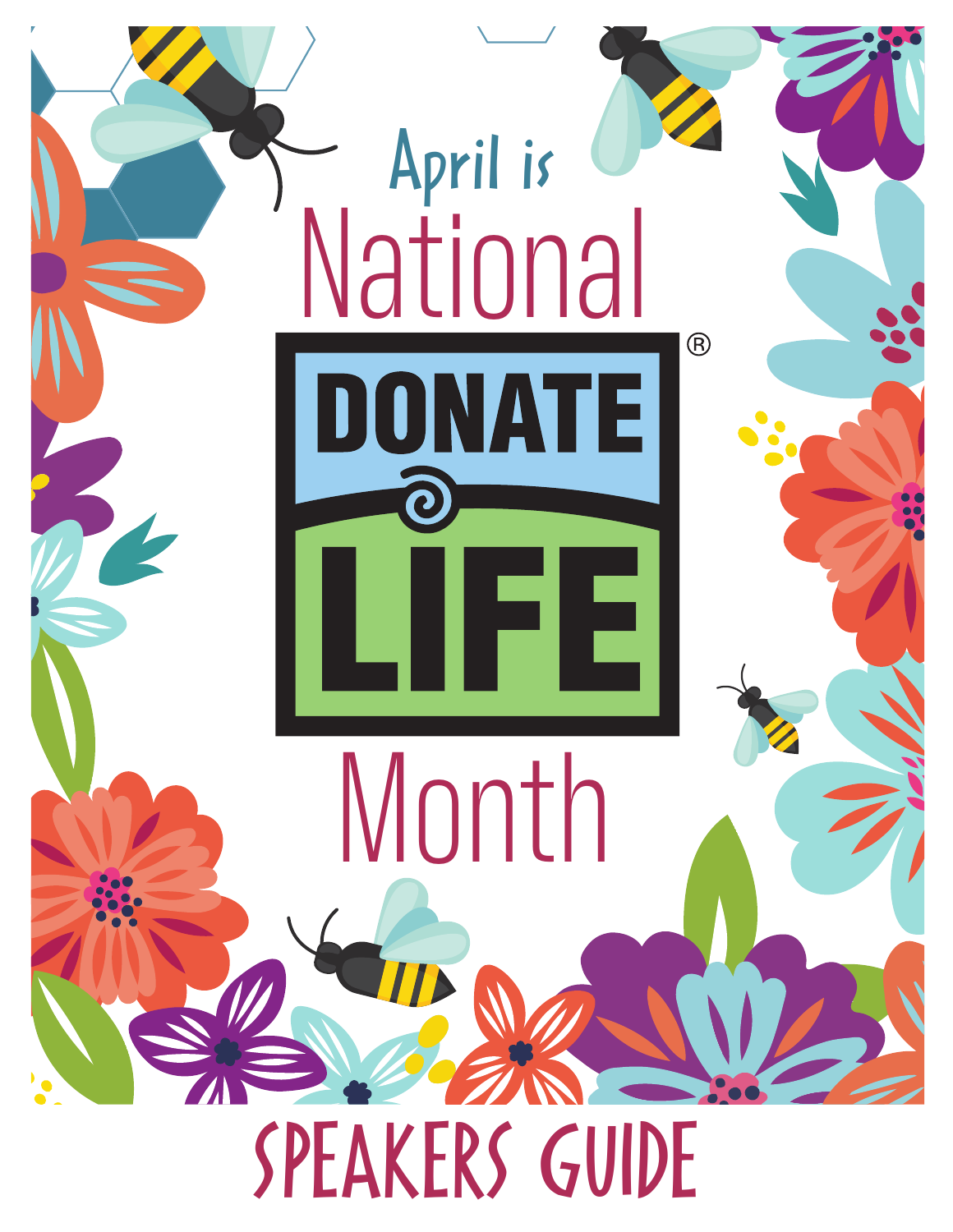## BY THE NUMBERS

## on average 11,00

the number of people who die annually who are considered medically suitable to donate organs, tissue and corneas; only a fraction donate.



the rate at which someone new is added to the organ transplant waiting list.





the number of people awaiting tissue and cornea transplants each day.





the number of lives one individual can save as an organ donor.



the approximate number of people awaiting transplantation in western Pennsylvania and West Virginia.



the number of lives one individual can heal through tissue donation.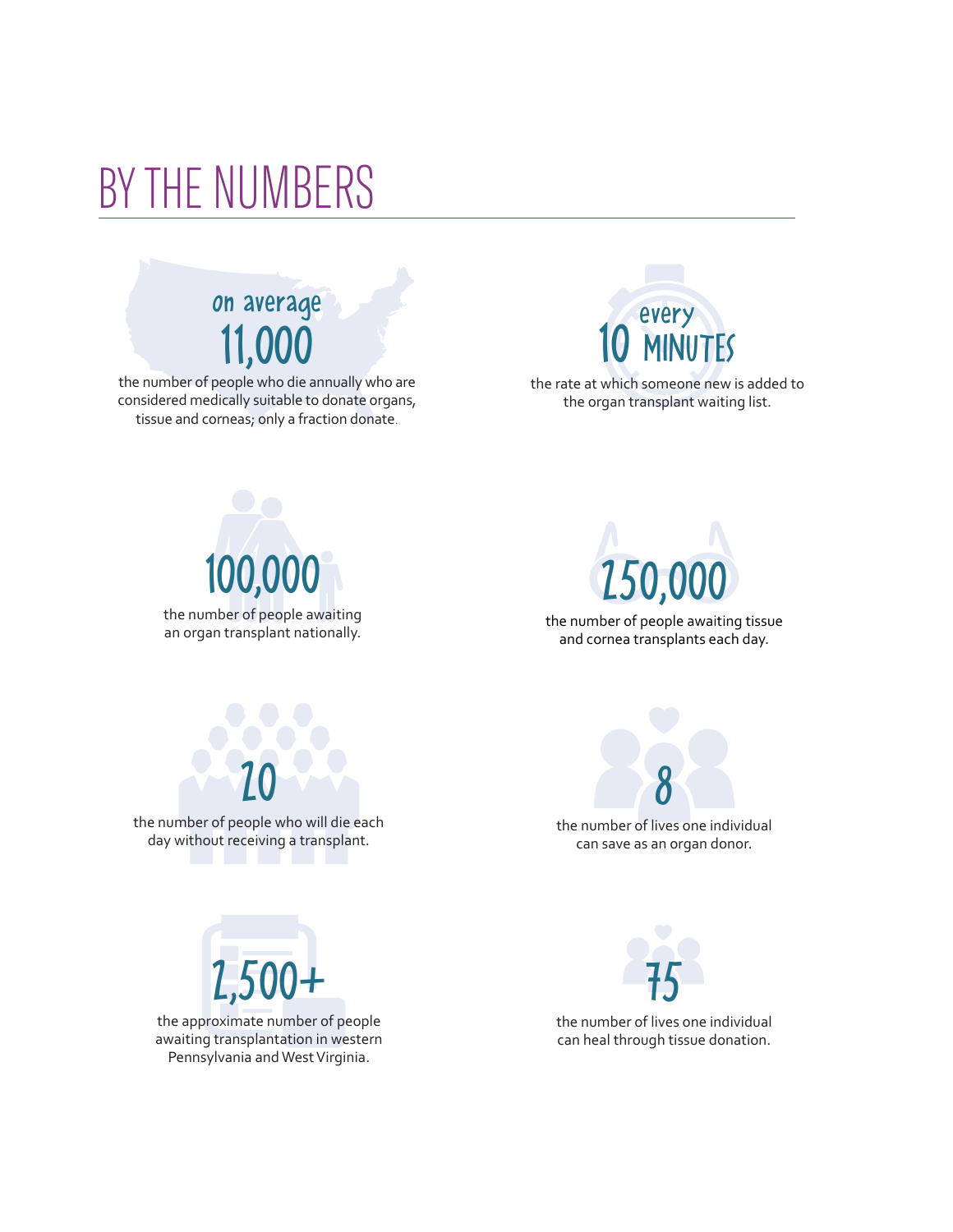Language is very powerful; it can perpetuate misconceptions or offer a space for awareness. Help CORE foster a better understanding of donation and save lives by using the correct donation terminology.

In 2005, the Association of Organ Procurement Organizations (AOPO) standardized appropriate donation terminology. AOPO reasoned that avoiding words and phrases that cause concern among donor families and the general public would increase both understanding and acceptance of the donation process. This terminology is unanimously supported and used by the American Society of Transplantation (AST) and American Society of Transplant Surgeons (ASTS), and has been adopted by the American Journal of Transplantation.

To show respect and sensitivity to those who give the gift of life and their loved ones, we request that only appropriate terms be used when referring to organ, tissue and cornea donation.

| "Recover" organs   "Harvest" organs                           |                                               |
|---------------------------------------------------------------|-----------------------------------------------|
|                                                               |                                               |
|                                                               | "Recovery" of organs   "Harvesting" of organs |
| "Donation" of organs   "To harvest" organs                    |                                               |
| "Deceased" donation   "Cadaver" donation                      |                                               |
|                                                               | "Deceased" donor   "Cadaveric" donor          |
| "Mechanical" support or "Ventilated" support   "Life" support |                                               |
| Organs, tissue and corneas   "Body parts"                     |                                               |
| "Brain Death"   "Coma"                                        |                                               |
| "Enhanced" risk   "High" risk                                 |                                               |

#### APPROPRIATE TERMS INAPPROPRIATE TERMS

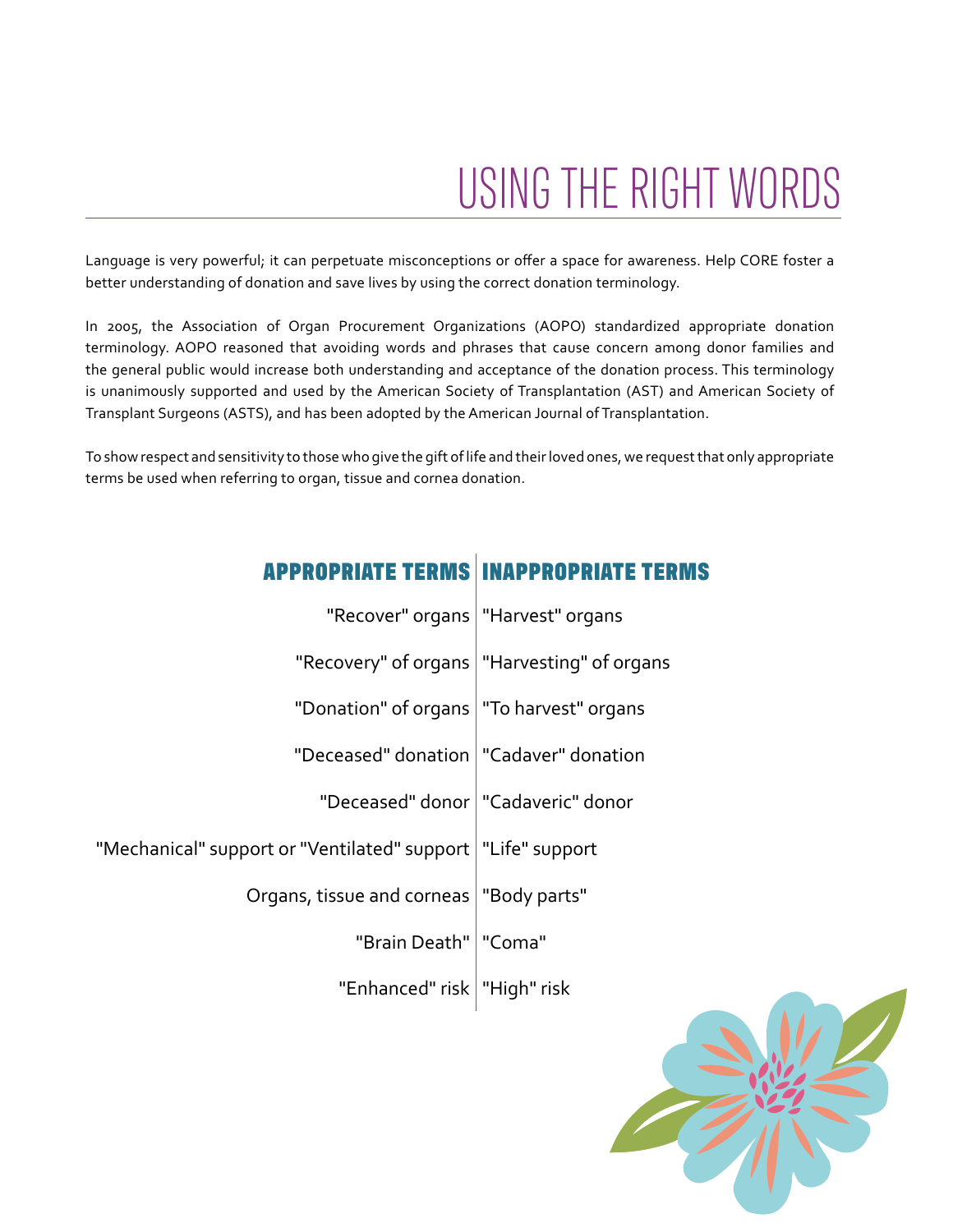## SPEECH OUTLINES

#### **TRANSPLANT RECIPIENT**

- I. Personal Introduction
- II. Story
	- a. Life Before Transplant
	- b. Realizing the Need for Transplant
	- c. The Wait
	- d. Impact on Family and Friends
	- e. The Transplant
	- f. Life After Transplant
	- g. Reflection on Donor and Donor Family
- III. Questions (if appropriate and with time permitting)

#### **WAITING LIST CANDIDATE**

- I. Personal Introduction
- II. Story
	- a. Life Before Need for Transplant
	- b. Realizing the Need for Transplant
	- c. The Wait
	- i. Limitations
		- ii. Fears
		- iii. Reflection on Potential Donor and Donor Family
		- iv. Impact on Family and Friends
- III. Questions (if appropriate and with time permitting)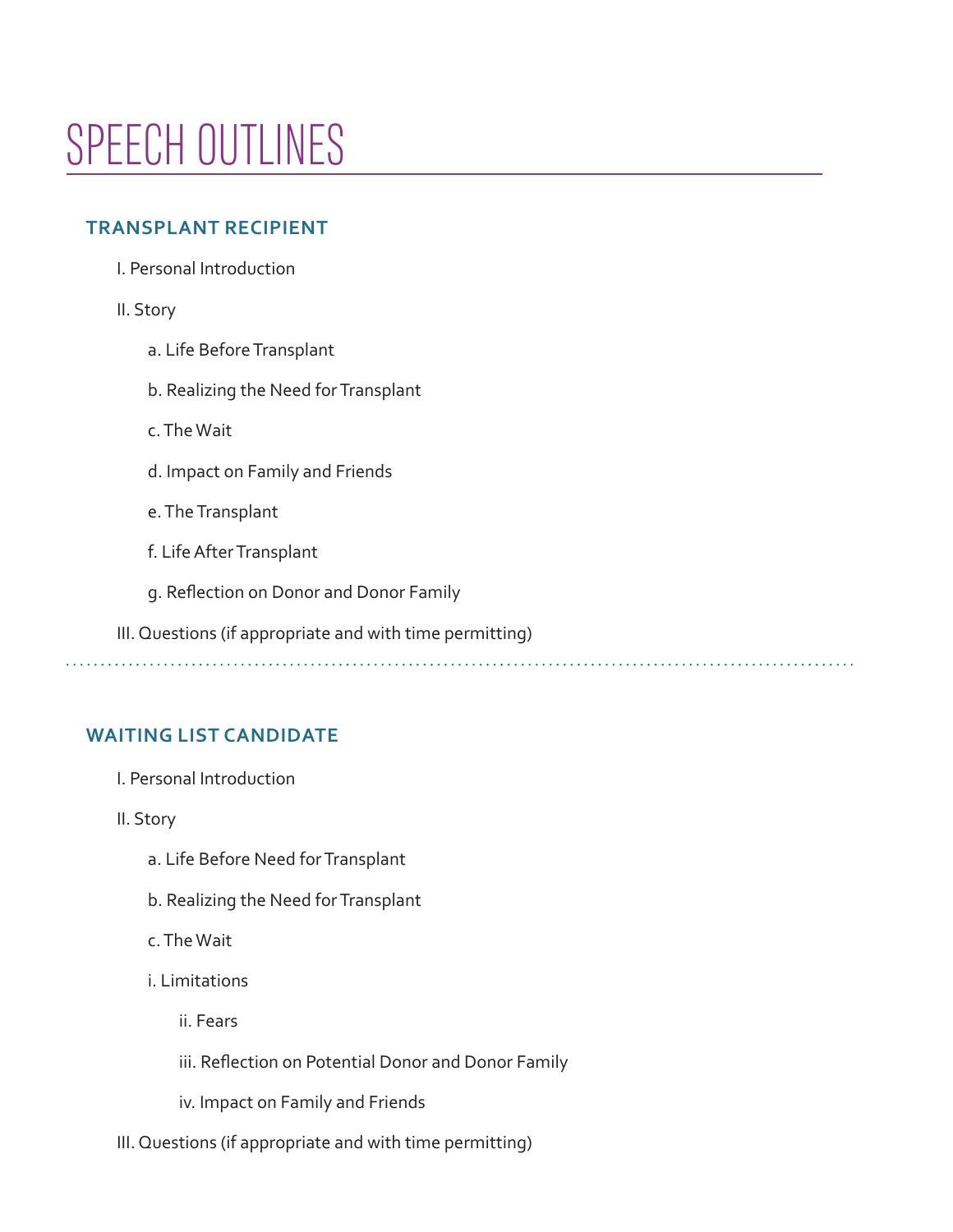# WATCH A TRAINING VIDEO NOW



#### **DONOR FAMILY**

- I. Personal Introduction
- II. Story
	- a. Reflecting on the Life of Loved One
	- b. Prognosis / Accident
	- c. Hospital Donation Process
	- d. Impact on Family and Friends
	- e. Honoring Loved One
	- f. Donation / Transplantation Reflection
	- g. Contact With Recipients
- III. Questions (if appropriate and with time permitting)

. . . . . . . . . . . . . . . . . .

#### **LIVING DONOR**

- I. Personal Introduction
- II. Story
	- a. Life Before Donation
	- b. Deciding to Become a Living Donor
	- c. Testing
	- d. Impact on Family and Friends
	- e. Life After Transplant
	- g. Reflection on Recipient and Recipient Family
- III. Questions (if appropriate and with time permitting)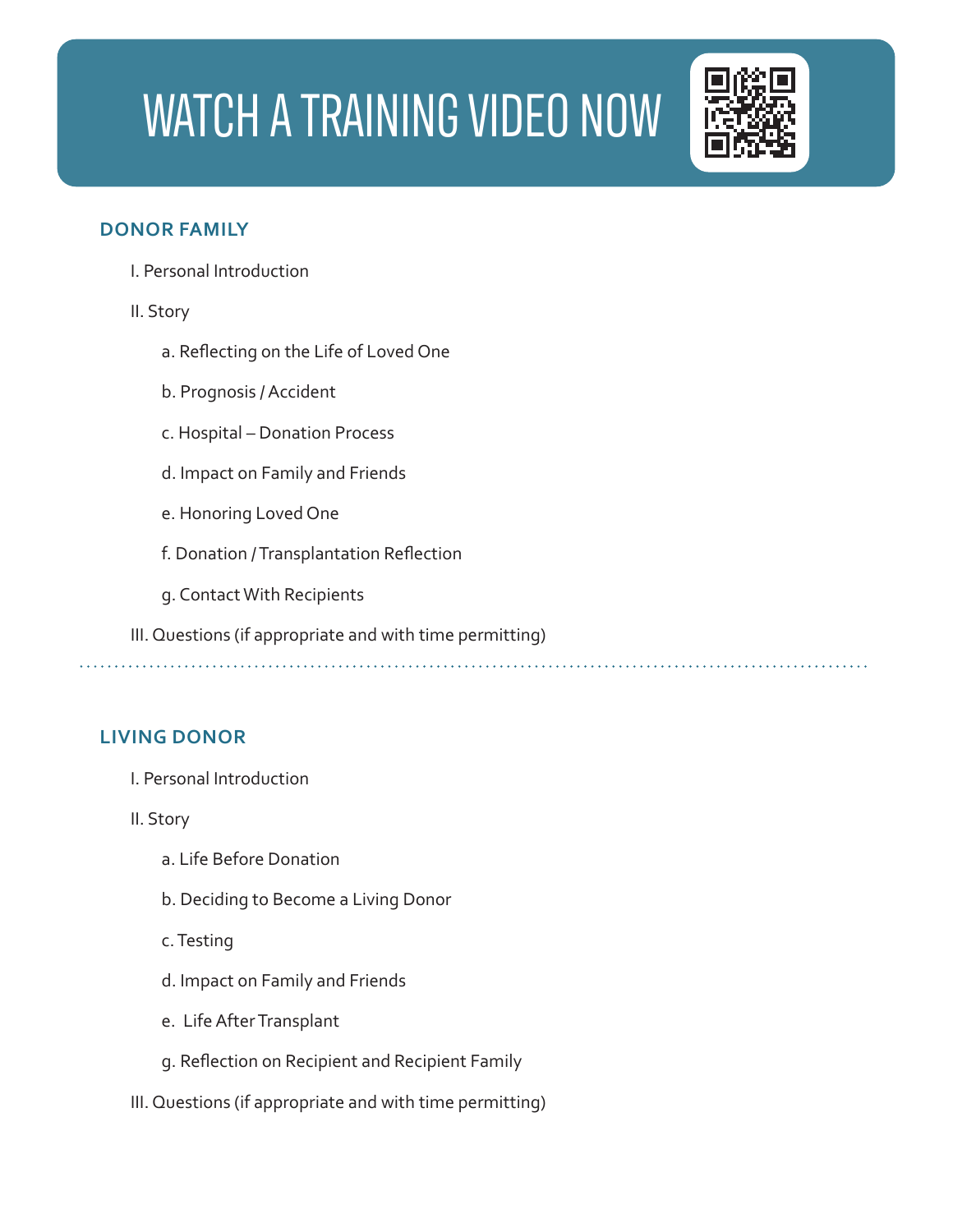## MESSAGING TIPS

### DONATION IS A TRIBUTE TO LIFE

Share your personal experiences with donation and transplantation, while keeping in mind that today's life is a tribute to donors and donor families.

### CALL TO ACTION

The purpose of telling your story is to inspire others to register as organ, tissue and cornea donors. Our goal is that each person leaves informed of their opportunity to donate and empowered to save and improve the lives of countless donors through the decision to register. Please end all speeches with a call to action by encouraging everyone in the audience to register to be a donor on their driver's license, state ID or online at core.org/register.

### DISPEL THE MYTHS

There are many misconceptions about donation, and they are a major barrier to the donation process. Time permitting, the audience should understand the facts on donation. You can read more about those myths and misconceptions on the following page.

### $\mathbf{D}$

- Keep to the allotted time.
- Use the words "recovery" and "brain death."
- Talk in simple terms.
- Please remember to speak about how your transplant or donation experience has positively affected you.
- Speak slowly, and remember to look up and make eye contact with the audience.

### $DON'TS$

- Use the word "harvest." It's harsh on the public ear.
- Say "they're kept on life support." Individuals being evaluated for donation have died. There is no need for life support. They simply are on a ventilator that is providing oxygen.
- Rely on note cards or papers. If you lose your place, you and your audience will be distracted. It is better to speak from the heart.
- Use clinical jargon or try to impress the audience with your knowledge of healthcare terminology.
- Think you must be an expert or professional speaker. You're sharing your story, which no one can do better than you.

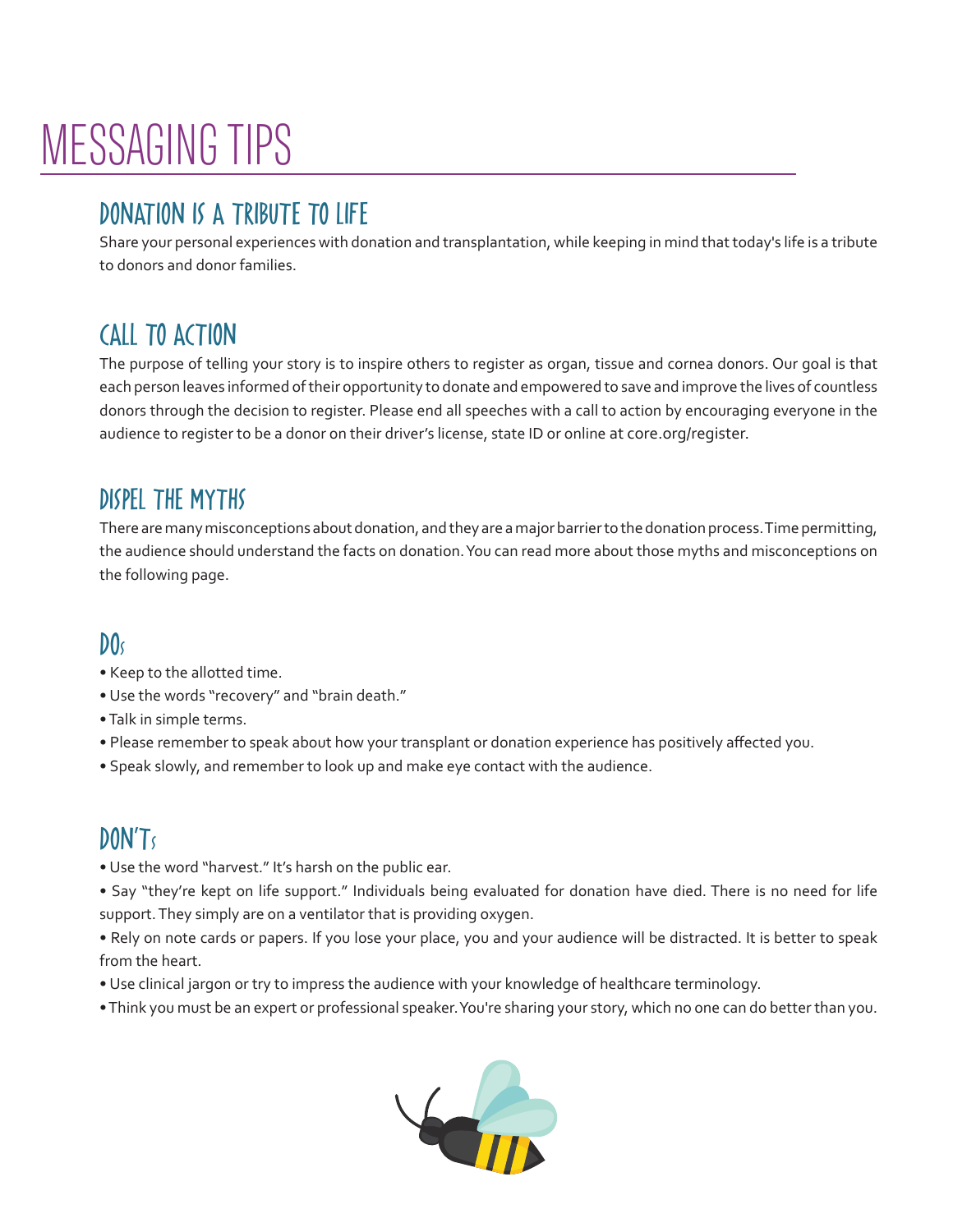## MYTHS VS. FACTS

| IMYTH                                                                               | FACT                                                                                                                                                                                                                                                                                                                                                                                                                                                 |
|-------------------------------------------------------------------------------------|------------------------------------------------------------------------------------------------------------------------------------------------------------------------------------------------------------------------------------------------------------------------------------------------------------------------------------------------------------------------------------------------------------------------------------------------------|
| My body will be mutilated and disfigured if I would donate.                         | Organ and tissue donation will not interfere with traditional<br>funeral arrangements such as an open casket. Doctors<br>maintain the utmost respect for the donor and organs are<br>removed in a routine operation similar to other types of<br>surgeries.                                                                                                                                                                                          |
| Organs go to people who didn't take care of theirs.                                 | Organs go to people who were born with or developed<br>diseases that have caused organ failure. Less than 5 percent<br>of those waiting need a transplant because of their own<br>behaviors or choices. For those people, they must achieve<br>and sustain sobriety before they can be listed for a transplant.                                                                                                                                      |
| I am too old to become an organ donor.                                              | No one is ever too old or too young to give the gift of life.<br>Every potential donor is evaluated on a case-by-case basis at<br>the time of their death to determine which organs and tissue<br>are suitable for donation.                                                                                                                                                                                                                         |
| I am too sick to donate.                                                            | Few illnesses or conditions prevent someone from being a<br>donor. People with diabetes, heart disease, cancer, hepatitis<br>and even HIV have saved lives through organ and tissue<br>donation. At the time of death, CORE reviews medical<br>and social histories to determine suitability for donation.<br>Although someone may not be able to donate blood, it does<br>not always prevent the individual from donating organs and/<br>or tissue. |
| My family will have to pay for costs related to my donation.                        | Donors and their families are not responsible for any costs<br>related to donation. All costs are incurred by the organ<br>procurement organization.                                                                                                                                                                                                                                                                                                 |
| My religion does not support donation.                                              | All major religions consider organ donation to be an<br>individual decision, or support it and see it as the final act of<br>love and generosity toward others.                                                                                                                                                                                                                                                                                      |
| Wealthy people are the only people who receive transplants.                         | Financial and celebrity status do not determine who receives<br>a transplant. A national computer network, maintained by<br>the United Network for Organ Sharing (UNOS), matches<br>organs according to height, weight and blood type, followed<br>by medical urgency and then time accrued on the waiting list.<br>Age, race, gender, religious affiliation or financial status are<br>not factors that determine who receives a transplant.        |
| EMTs and hospital staff members don't work as hard to save<br>your life if you're a | When you go to the hospital for treatment, all staff members<br>are focused on saving your life, not somebody else's. You'll<br>be seen by a medical team whose specialty most closely<br>matches your particular emergency.                                                                                                                                                                                                                         |